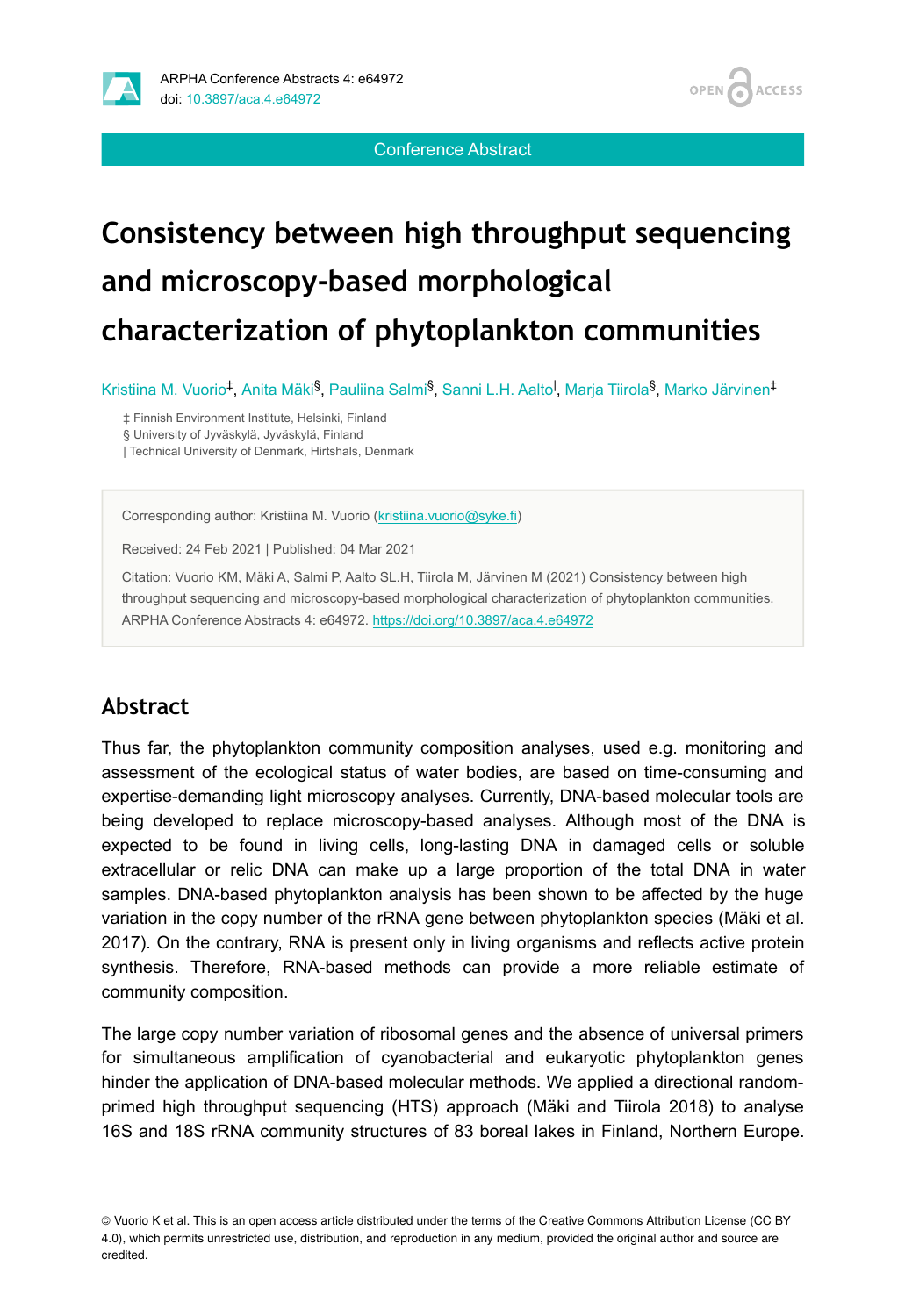With the method it was possible to simultaneously amplify all groups of aquatic microorganisms in addition to cyanobacteria and eukaryotic phytoplankton.

A comparison between microscopy and HTS showed that the relative phylum (Fig. 0) and class level abundances of eukaryotic phytoplankton and order level abundances of cyanobacteria were consistent between the methods, despite that the HTS method overestimated the relative abundance of cyanobacteria. However, correspondence was low at genus and species level, mainly due to the lack of reference library sequences. HTS revealed more genera and was able to differentiate cryptic genera lacking morphological characteristics, but microscopy revealed a longer list of species (Vuorio et al. 2020).



throughput sequencing -based 18S rRNA gene sequences (HTS) of eukaryotic phytoplankton phyla in water samples of 83 lakes.

The RNA-based method applied showed potential, but it is not yet able to replace microscopy, mainly due to the lack of full length 16S and 18S sequences in the reference libraries. The main advantage of the method is that it is not limited to phytoplankton, but can be applied to simultaneous investigation of the total composition of microbes, including all bacteria, protists, ciliates, rotifers and zooplankton.

#### **Keywords**

RNA, DNA, phytoplankton, HTS, microscopy

#### **Presenting author**

Kristiina Vuorio

#### **Presented at**

1st DNAQUA International Conference (March 9-11, 2021)